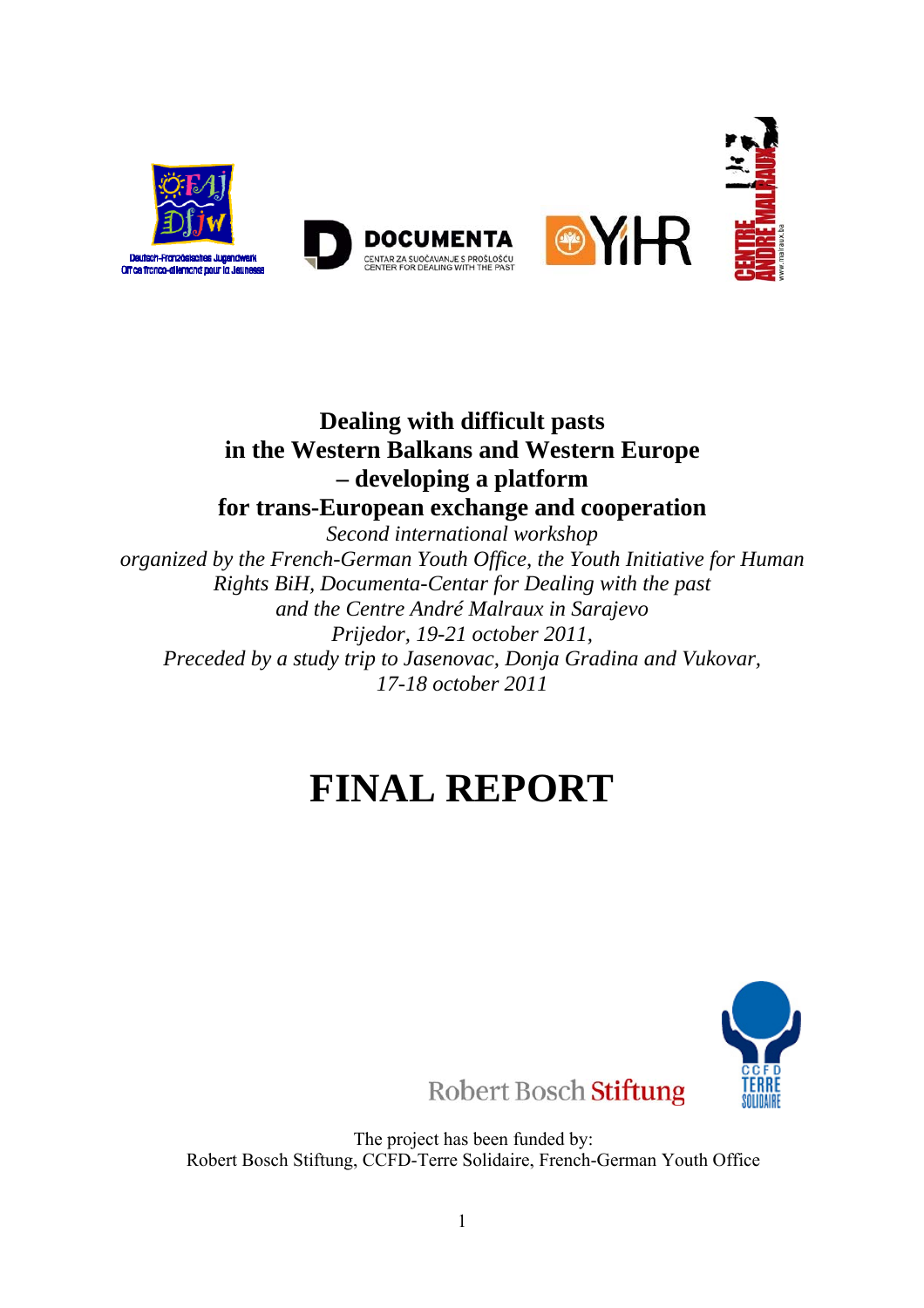## **Final Report**

- 1. General information on the grant applicant and the partners
- 2. Aims
- 3. Preparation
- 4. Implementation
	- 4.1. Project content and development
	- 4.2. Methods
	- 4.3. Participants
- 5. Results and evaluation by the participants
- 6. Future perspectives / Structure of the informal platform
- 7. Annexes:
	- Program

Participants list

## **1. General information on the grant applicant and the partners**

#### Grant applicant: **Youth Initiative for Human Rights BiH**, Sarajevo

Objectives and activities: Advancing the participation of youth in democratisation of society, strengthening rule of law in processes of facing the past and creating new progressive links in the post-war region of Ex-Yugoslav countries. YIHR BH builds new links amongst young people within Bosnia and Herzegovina, especially in terms of inclusion of divided communities and encouragement of Europeanization of the Western Balkans through regional cooperation of young people from different countries of the former Yugoslavia. Through trainings, study visits, workshops, conferences, street actions and development of educational material, YIHR BIH supports and encourages young people of BiH to promote social and political action related to issues relevant to young people. Such promotion includes advancement of the 1992-1995 BIH war remembrance culture, advocating for human rights protection, minority rights, and promotion of issues related to EU integration processes and democratisation of the Western Balkans region. In the field of dealing with the past, activities in the last two years have for example been the "Srebrenica – Mapping Genocide"-project, summer camps for young activists from the region in Kozarac, debates and screenings of the movie "Belvedere".

#### Cooperation partners:

**-** The **French-German Youth Office (FGYO)**, besides its experience in activities promoting intercultural learning and cooperation, is especially since the 1990s organizing and supporting activities in the field of memory work, not only between France and Germany, but also with third countries. Since 2000, in the framework of its South Eastern Europe Initiative, supported by the Ministries for Foreign Affairs of France and Germany, it contributes to create links between civil society actors from France and Germany and the Western Balkans, including a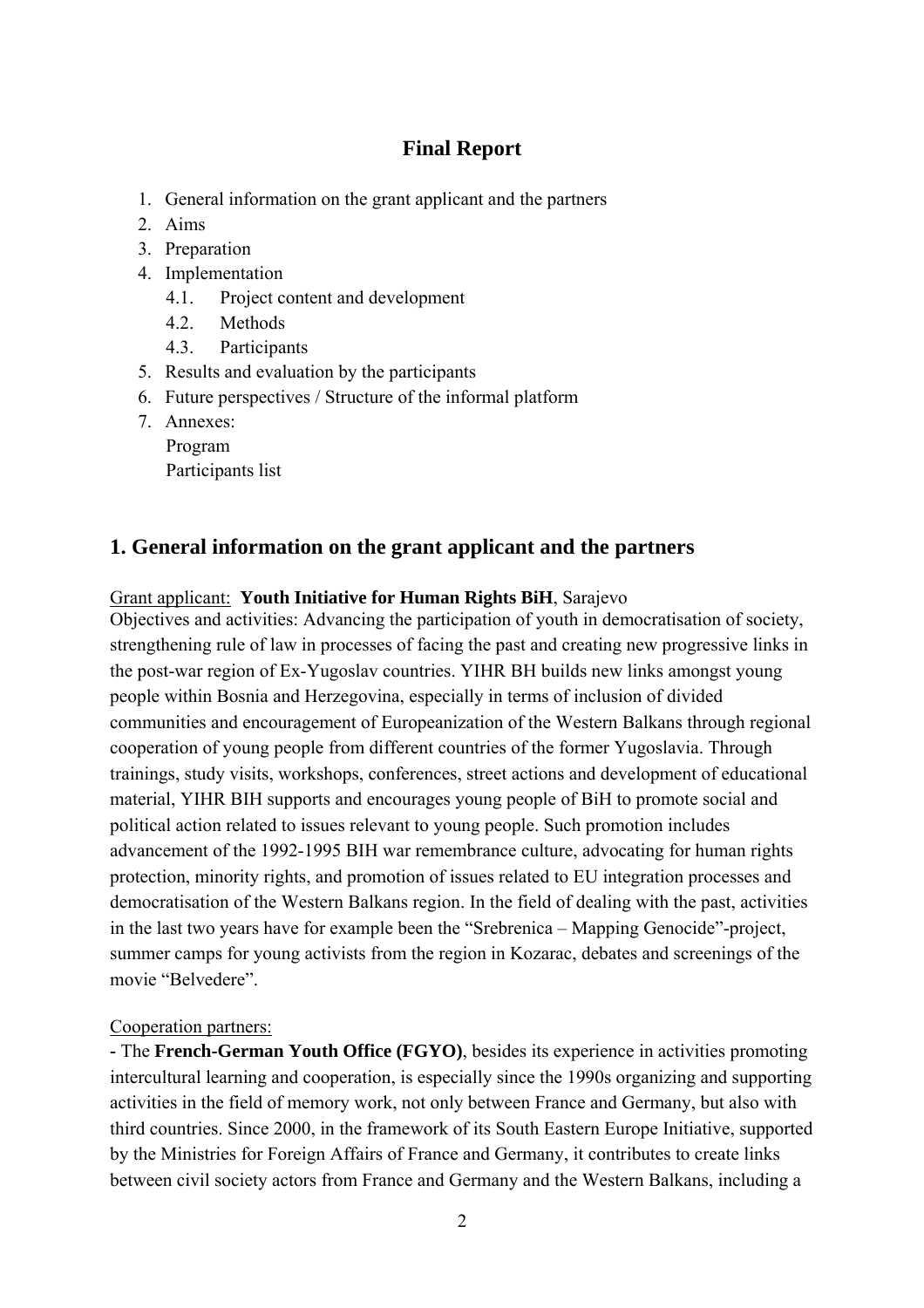specific work on memory sites and reconciliation linked with French-German experiences since 1945.

- **Documenta – Center for Dealing with the Past** aims to develop social and individual processes of dealing with the past in order to build sustainable peace in Croatia and wider region through deepening of public dialogue and initiating debate on public policies which stimulate dealing with the past, gathering and publishing documentation and research of war incidents and their assumptions, war crimes and violations of human rights as well as monitoring judicial processes at a local and regional level. Since 2006 *Documenta* works on building and strengthening regional civil society coalition representing key stakeholders from post-Yugoslav countries in order to sensitize the public and national governments on the need for justice for victims and need for regional post-conflict fact-finding and truth-telling. In 2010, *Documenta* has organized a series educational study trips to sites of memory related to the 1941-1945 period in Croatia and will continue to organize in 2011 and 2012 regional study visits in Bosnia, Serbia and Croatia to places of remembrance related to WWII. - For the **Centre Malraux Sarajevo**, created as French NGO in Sarajevo in 1994/5 as a concrete sign of European solidarity with the inhabitants of the besieged city , memory work is an integral part of its cultural activities aiming to create links between Bosnia and Herzegovina and the rest of Europe. The Centre Malraux has for example organized, together with the FGYO, in 2008/9 a French-German-Bosnian project for students of the three countries on "difficult memory sites in Europe", in 2009/2010, an important photo exhibition on the war 1992 -1995 which was shown in Sarajevo, Paris and Oradour, and

The team:

- Tamara Banjeglav, project coordinator at Documenta Centar for Dealing with the past
- Alma Mašić, director of the Youth Initiative for Human Rights BiH
- Lejla Mamut, Human Rights Coordinator for TRIAL in Sarajevo
- Dr. Nicolas Moll, historian and consultant for the Centre Malraux Sarajevo
- Frank Morawietz, special coordinator of the FGYO for South Eastern Europe
- Dinko Sijerčić, program coordinator at the Youth Initiative for Human Rights BiH

# **2. Aims**

The team defined the general purpose of the project as follows: To bring together initiatives in the field of dealing with difficult pasts (wars, dictatorship) from different countries of Western/Central Europe (especially France and Germany) and the Western Balkans (especially Bosnia and Herzegovina, Croatia and Serbia) and develop an informal trans-European platform to facilitate mutual contact, exchange experiences, build capacities and realize common projects. The platform is envisaged to contribute to the development of a common European memory and European civil society which include the countries of former Yugoslavia, and to support reconciliation processes in the region.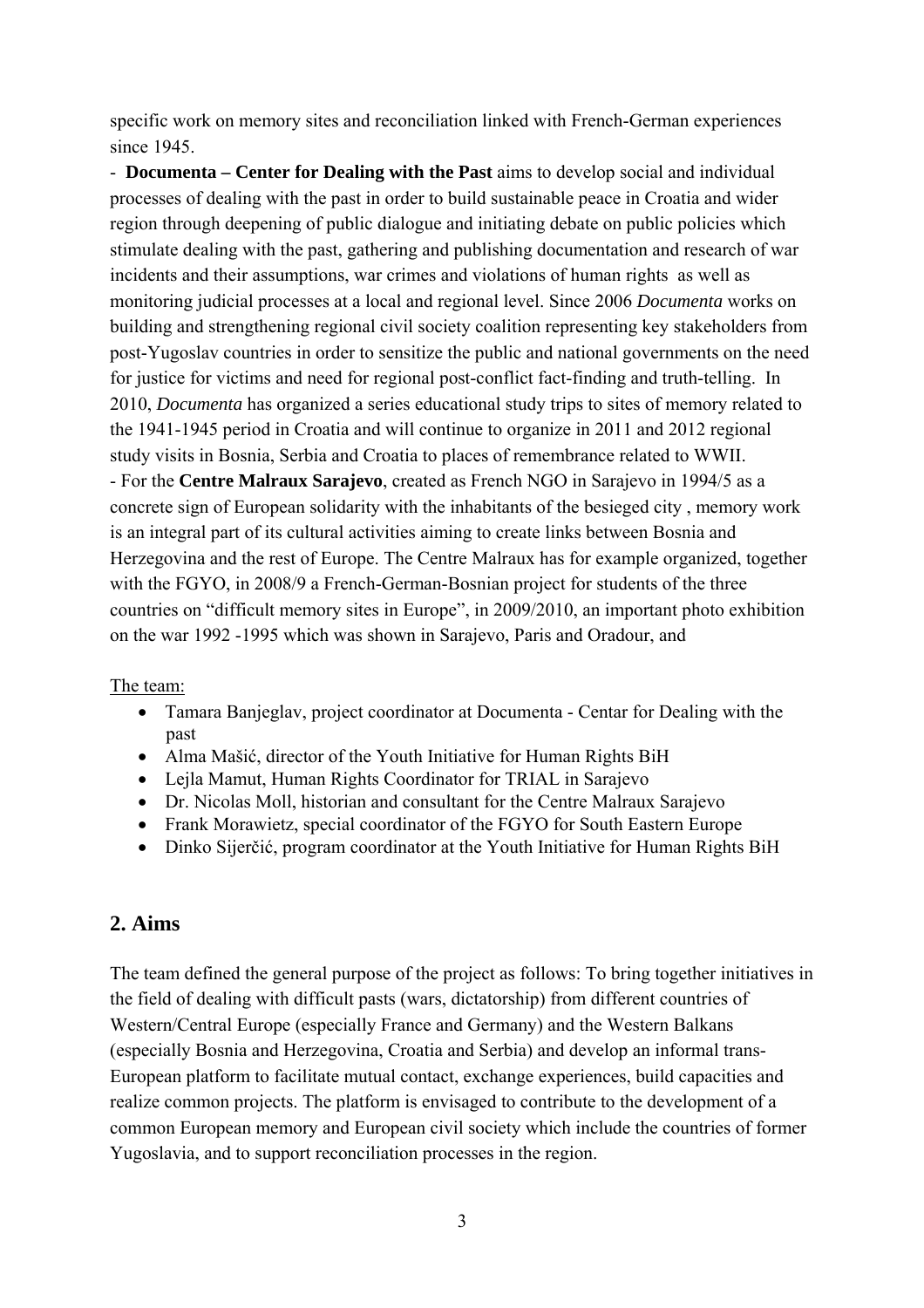The specific aims of the workshop and study trip 2011 were defined by the team as follows:

- To develop and deepen the knowledge of dealing with the past initiatives coming from the countries participating in the project;
- To exchange experiences and develop concrete ideas in three fields: a. the conservation and design of memory sites, b. the educational and pedagogical approaches toward memory sites, especially involving young generations c. reaching the broader public –especially young generations - and sensitizing them to dealing with the past issues concerning memory sites.
- To provide the participants with an opportunity to establish contacts for future bilateral or multilateral projects
- To explore different sites related to the Second World War and the wars in former Yugoslavia between 1991 and 1995, especially in Bosnia and Herzegovina (BiH) and Croatia, as sites of memory and commemoration
- To explore the conditions under which memory can contribute to the reconciliation processes by using experiences from France and Germany as inspiration and motivation
- To explore the similarities and differences in dealing with the past processes in different countries of Europe using the method of Intercultural Learning.

## **3. Preparation**

As the evaluations of the workshop organized in June 2010 had been very positive and as the group of participants had expressed the wish to continue this work, the team had decided to organize a second workshop in 2011. In order to enlarge the basis of the cooperation and to create a bigger balance between institutions form Western Europe and from the Western Balkans, *Documenta* from Zagreb joined the organization team. In May 2011, a preparation meeting took place in Berlin, where we invited also several from our partners from Berlin, in order to discuss also with them the format of the second workshop 2011. On the basis of these discussions and the evaluations of the workshop 2011, it was mainly decided:

- to organize an optional two-day-study-trip just before the second workshop, in order to give to interested participants the possibility to discover more memory sites
- to keep the basic structure of the workshop inputs, exchange and discovery of memory sites – and to add working groups in order to work more on three specific topics which had been pointed out as particularly important by the participants: a) the conservation and design of memory sites, b) educational approaches around memory sites, c) how to raise public interest for memory sites
- to organize the second workshop in Prijedor, as this is a place in BiH which is not very much known, but where memory-questions are very important and sensitive, and to organize the prior study trip to Jasenovac/Donja Gradina and to Vukovar, in order to discover also memory sites in another country from the Western Balkans
- to raise the number of participants from 25 to 40 in order to give more persons the possibility to participate at our project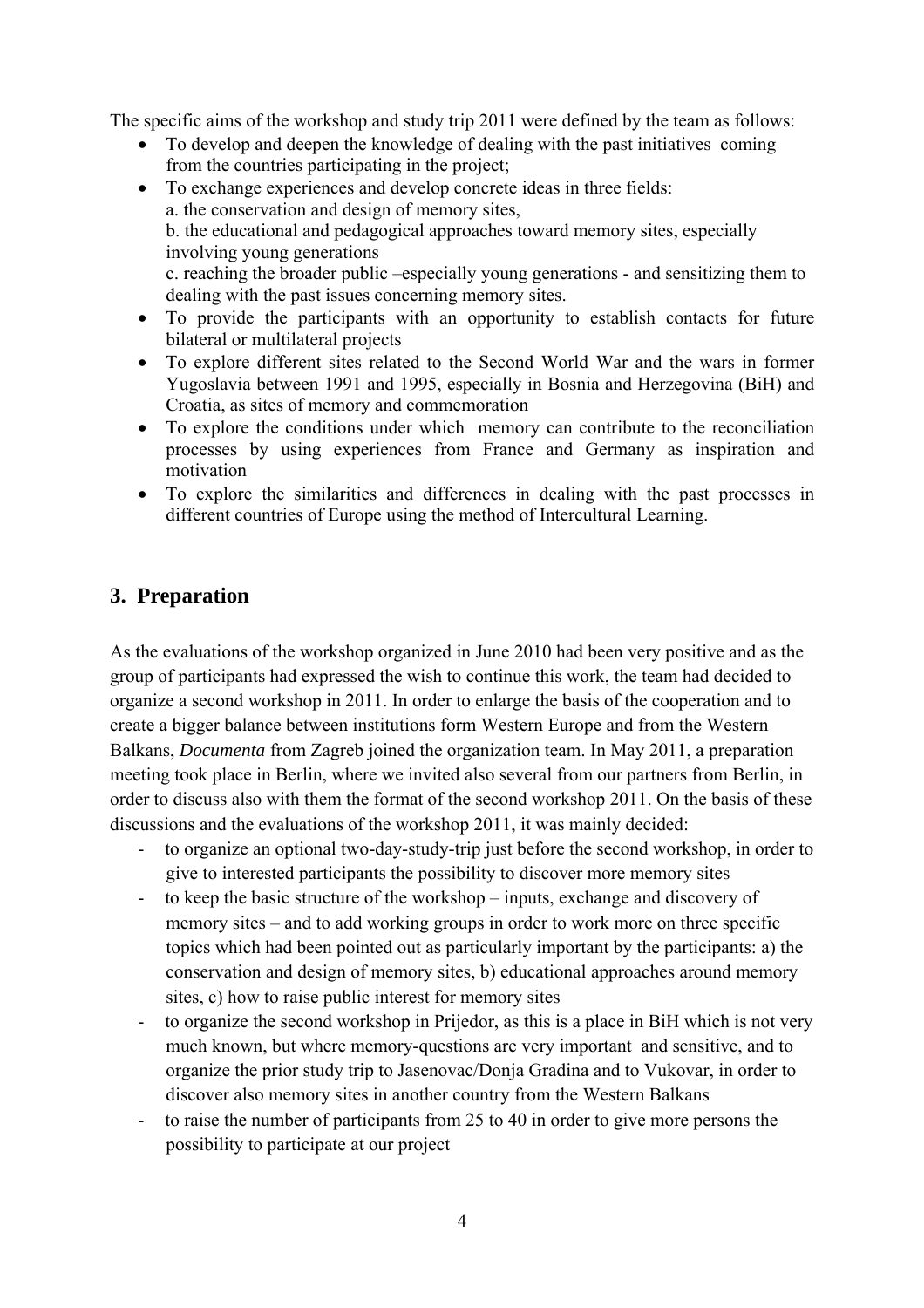- to make a documentary film about the second workshop and the study trip, which later could be used for purposes of information and education.

Before the workshop, the participants were asked to fill in a questionnary presenting themselves and their work ; the answers to the questionnary were put together in one document (in English and in B/C/S) which was sent to all participants before the workshop. To the participants was also sent in advance an information sheet about the memory sites which would be visited during the study trip and the workshop.

## **4. Implementation**

4.1. Project content and development

The study trip included visits to Jasenovac / Donja Gradina and to Vukovar. The first day, we visited the Memorial Site Jasenovac and the Memorial Site of Donja Gradina. Both are related to the Ustasha concentration camp from 1941-45, and constituted once, in Yugoslav times, one common Memorial. But since the wars of 1990s and the independence of Croatia and Bosnia and Herzegovina, the memory site has been split in two, with one specific site on each part of the border, and with different perceptions and interpretations of the same event. The second day we went to Vukovar where we visited different memory sites related to the siege of the town in 1991: the Memorial-Museum in the hospital of Vukovar, the Ovčara Memorial and the Ovčara mass grave site, and the Vukovar Memorial Cemetery. On all the visited sites, curators of these Memorials made a guided visit for our group.

The following three-days-workshop was articulated around four steps:

a) Making acquaintance

We started with an exercise called the "dancing chairs" where participants gathered in changing small groups and were asked to discuss on the following questions: 1. Why am I working where I am working? 2. What is one memory site I know and which I find particularly impressive? 3. What are my expectations concerning this workshop? This exercise helped the participants to make acquaintance and immediately get into the topic of the workshop. Further on, in the evening of the first day, an informal market was organized: the participants had been invited to bring information material about their work and their organizations in order to share it with the other participants. Some persons had also brought short videos which were shown in the framework of the info-market, for example a documentary film about the "Peace March" organized every year in July in order to remember the dead and survivors of Srebrenica, and a presentation of the Museum of the Siege of Sarajevo which will open in 2012.

#### b) Introduction into the topics

Three introduction-inputs were organized during the workshop, in order to put the visits and work into their context and in order to stimulate the reflection. An opening was held on the topic "Forms and functions of memory sites in Europe from 1945 to today" by Dr. Günter Schlusche of the Berlin Wall Foundation. This presentation retraced the evolution of forms and functions of memory sites in Europe from 1945 to today, through different concrete examples of memorials especially in Germany. After this general introduction on Memorials, Edin Ramulić from Izvor association in Prijedor focused on the situation in Prijedor: What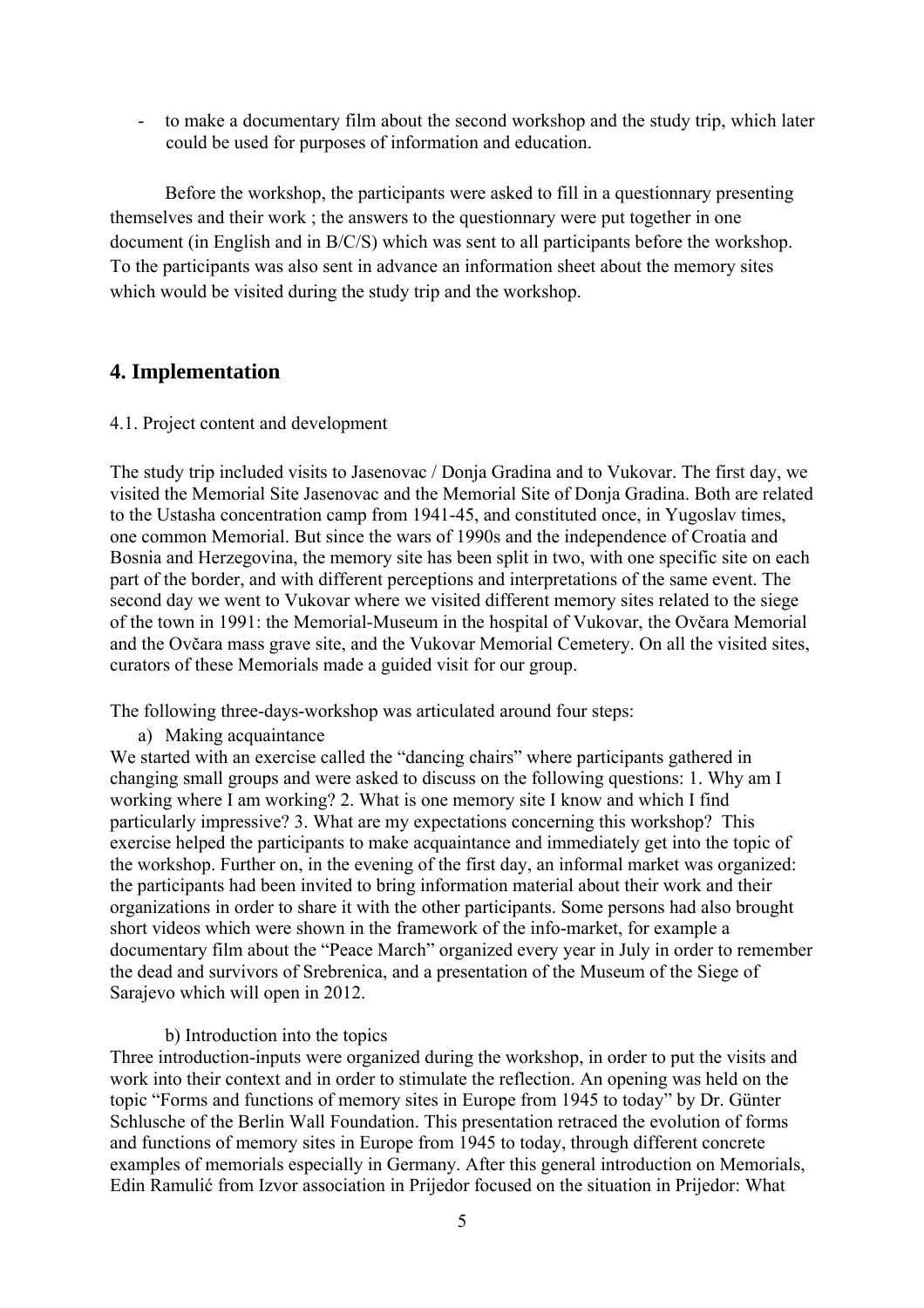happened in Prijedor in 1992 and how is this violent past (not) remembered today? He also showed concrete examples of memorialisation in two towns in Bosnia and Herzegovina, in Priejdor, in the Republika Srpska, and in Sanski Most, located in the Bosniak-Croat Federation. A third input was given by Dr. Nicolas Moll, who presented twelve concrete examples of Monuments and Memorials especially from France and Germany, in order to stimulate the reflection on the question *"Should and can memory sites bring conflicting memories together"?* 

#### c) Field explorations

The workshop also offered participants an opportunity to discover memory sites in Prijedor linked to the Second World War and the recent war in BiH and get information about the crimes which are linked to these events. One visit was organized to the former concentration camps Omarska, Trnopolje and Keraterm which existed from May to August 1992 in Prijedor, and also to monuments in the centar of Prijedor. In each of the sites, representatives of victim associations talked about the history of these sites and their own experiences. Another visit concerned the Mrakovica Monument and Museum related to the Partisans battle of 1942, which was raised in the 1970s and where a new exhibition has been installed after 1995, and where the group was guided by a local curator.

#### d) Working groups

In the second half of the workshop, one afternoon and one morning were dedicated to work in three parallel groups in order to allow the participants to go deeper into specific topics. The following topics were discussed by the members of the three working groups: 1. the challenge of the conservation and the design of memory sites, 2. the challenge of educational and pedagogical approaches in the framework of such sites, especially concerning younger persons and 3. the challenge of how to reach a larger public, and here also especially younger persons, in order to involve them in a constructive dealing with the past process concerning memory sites. After the discussions, the working groups presented the results of their work to the other groups. The first group had especially worked on the situation on Prijedor and proposed to continue this reflection after the workshop in order to see how the implication of international experts could help to improve the situation regarding memorials in Prijedor. The second group discussed about different measures to be taken to tackle the omnipresent culture of denial in the Western Balkans in which young people are raised. The members of the third group concluded that one essential way to enhance public interest into the culture of memory sites is to turn these sites into *places of communication* where people could express and share their personal and collective narratives.

After the presentation of the results of the different working groups, the workshop ended with a last plenary session, including announcements for the future and a final evaluation.

The implementation of the program could took place as foreseen, with two exceptions: In Vukovar, we had originally foreseen to visit one more memory site, the Army House, bus as the bus travel from Prijedor to Vukovar had taken more time than foreseen, we finally couldn't integrate this visit in our program. In Prijedor, we had invited the mayor of the town to discuss with our groups about the memorial-situation in Prijedor ; but 5 days before the start of the program, we got an answer from his office that he could not come. This answer illustrated the difficulties to discuss with local authorities about questions related to dealing with the past in Prijedor, a very sensitive topic which the local authorities prefer to avoid,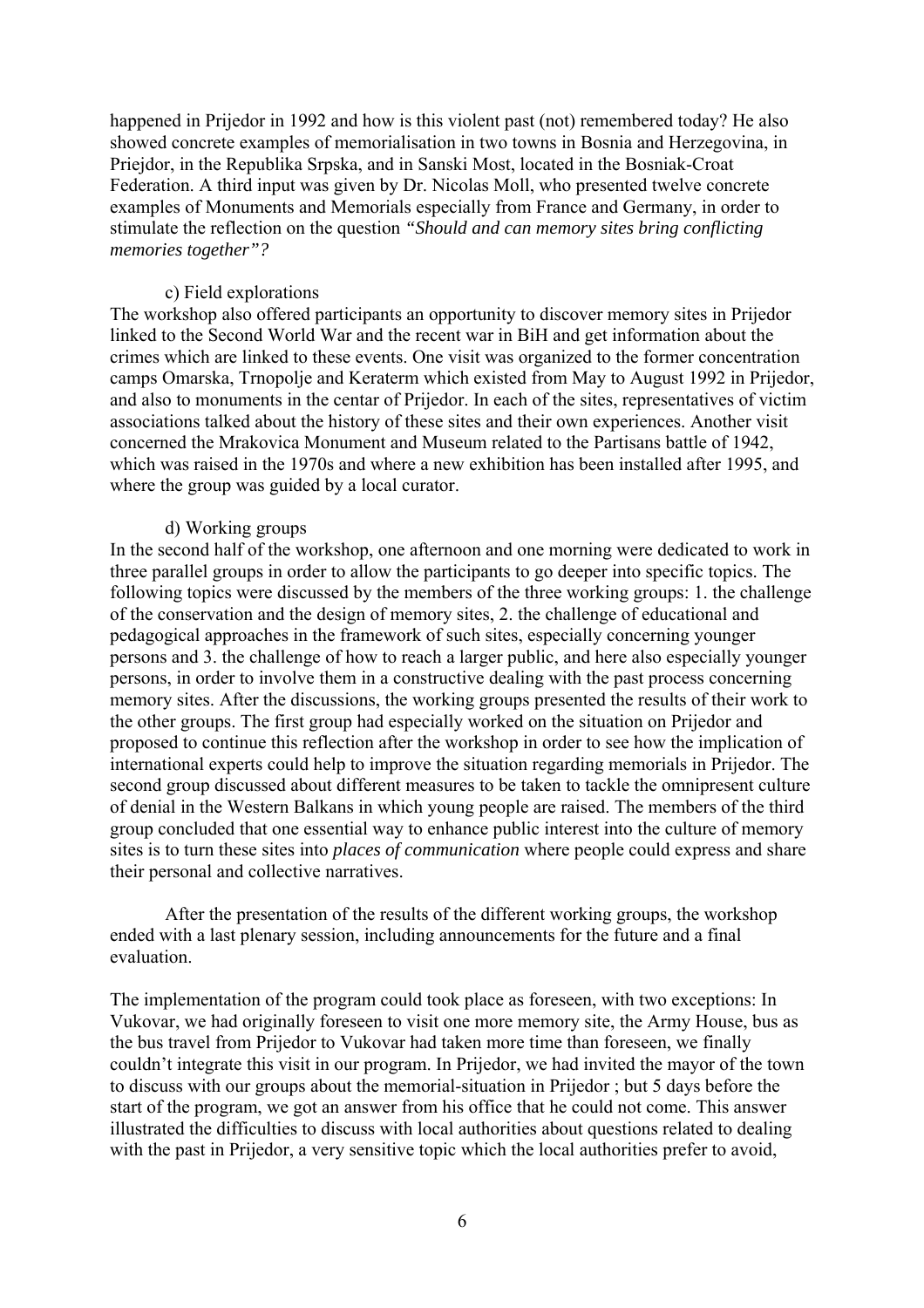especially when it is about crimes committed against the Non-Serb population in Prijedor in 1992.

#### 4.2. Methods

It was very important to us to use a diversity of methods during our workshop. The following methods were used:

- Interactive exercises (as the exercise "Dancing chairs")
- Inputs from experts with powerpoint-presentations
- Field visits with local curators and witnesses
- Plenary sessions and discussions
- Working groups
- Material distribution and short film screenings
- Evaluations in plenary, small groups and in written form

We had decided to use not only English but also Bosnian/Croatian/Serbian as official language during our study trip and workshop, with simultaneous translation (during the plenary sessions) or consecutive translation (for example during the field visits). We had decided this because there are many very committed and interesting NGO-activists in the Balkans who don't speak English and who are therefore often excluded from international conferences where only English is proposed as official language.

#### **4.3. Participants**

All in all, we have been a group of 42 participants for the workshop (including the team and the interpreters). 27 of them have also participated to the prior, optional study-trip. Concerning the profile of the participants, the most important criteria was that the persons have a concrete link with memory sites and dealing-with-the–past-questions, for example through their work in Memorials, Historical Museums, NGOs, victim associations or through research projects linked to memory sites.

While for the 2010 workshop the number of participating persons was 25, in 2011 it increased to 42. From the 25 persons who participated in 2010 at the workshop in Sarajevo, 16 again took part in the 2011 edition.

 The number of represented countries also raised in comparison to 2010: while in 2010, the participants came from Bosnia and Herzegovina, Croatia, Serbia, France and Germany, we had this time also participants from Slovenia, Belgium, Hungary and Italy. All in all, we had 5 persons from France, 6 from Germany, 19 from Bosnia and Herzegovina, 4 from Croatia, 1 from Serbia, 1 from Slovenia, 1 from Italy, 1 from Hungary and 1 from Belgium (plus the three interpreters). From the 19 persons from BiH, 8 were from Prijedor: as the workshop took place in Prijedor, we wanted to give the opportunity to initiatives which are active in the field of dealing with the past in Prijedor to participate at this international workshop and study trip and to connect with organizations from other countries and other parts of BiH. For the participants from Prijedor, most represented Bosniak victim associations (and there are severeal of them which exist in Prijedor), but there was also the president of the central Serb victim association from Prijedor which participated at the study trip and workshop.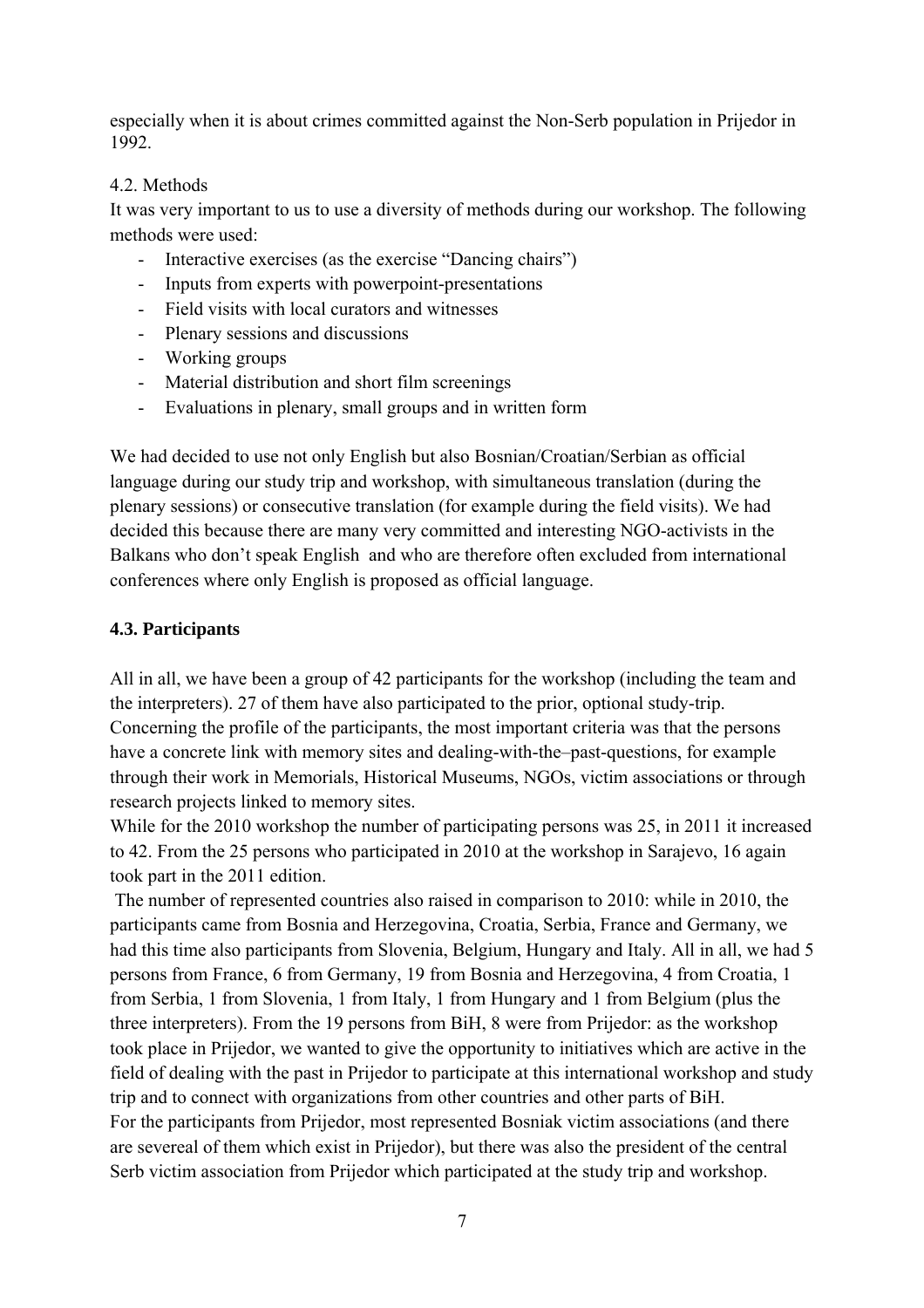Unfortunately, as last year, the workshop could not welcome participants from Kosovo due to problems with obtaining BiH visa for Kosovo citizens. As the workshop 2012 is planned to take place in France, we hope that partcipants from Kosovo will be able to partcipate at this thid edition.

It will also be necessary to increase the number of partcipants from Serbia ; different contacts had been taken, for example with representatives from the initiative *Staro Sajmiste* in Belgrade (related to the memory of thye former Nazi cocnetratruion camp Staro Sajmliste in the town of Belgrade), but they were not available this week in october.

As all of the participants are themselves experts in their working field and in order to strengthen the participative caracter of our project, we decided to chose the speakers for the inputs witin our group. In the same time, several of the curators who guided our group during the field visits participated also at the workshop.

# **5. Evaluation**

Concerning the results of the study trip and the workshop, on the basis especially of the written evaluations of the participants, the following points can be emphasized:

The general feedback was extremely positive, and as especially important for the success of the study trip and the workshop were advanced, among others:

- the mix of participants with different geographical and professional backgrounds,
- the constructive and productive working atmosphere,
- the fact to combine the study trip with the workshop,
- the combination of inputs, field visits and working groups during the workshop,
- the professional preparation and organisation of the study trip and workshop,
- the choice of the location and of the visited memory sites,
- the quality of the translation.

Within this framework, the quality of the content was especially emphasized by the participants ; the exchanges were considered as very enriching, with many information and impressions delivered, and many stimulating ideas and questions which were raised. One German participant wrote: "*I believe I have never learnt more about this region than in this week. The combination of travelling, presentations, working groups and being together for five days facilitated so much dialogue, so much exchange, that it will still take weeks to assess and digest what I have experienced and learnt here*."

Increased knowledge and learning processes can be seen on several levels:

Participants especially from the Western Balkans expressed how much the inputs on Memorials in Western Europe had inspired them and how much they regarded them as useful for the Western Balkans ( see for example: "*Presentations on how Germans and French have been dealing with their past has been highly educational, and they have encouraged me to feel positive about the process of dealing with recent past in Prijedor and Bosnia*" ; or: "*One important moment were the presentations of Nikolas and Gunter and learning about examples of different monuments in Germany and other places. In this process it is important to get wider perspective by learning from "others" who have been there where people from Western Balkans are standing right now. This will help in defining the goals about what we want to do in the future and how we plane to get there (concrete steps*).", or: *"There is no easy way or means to reconcile conflicting memories. The best way of search for a model or*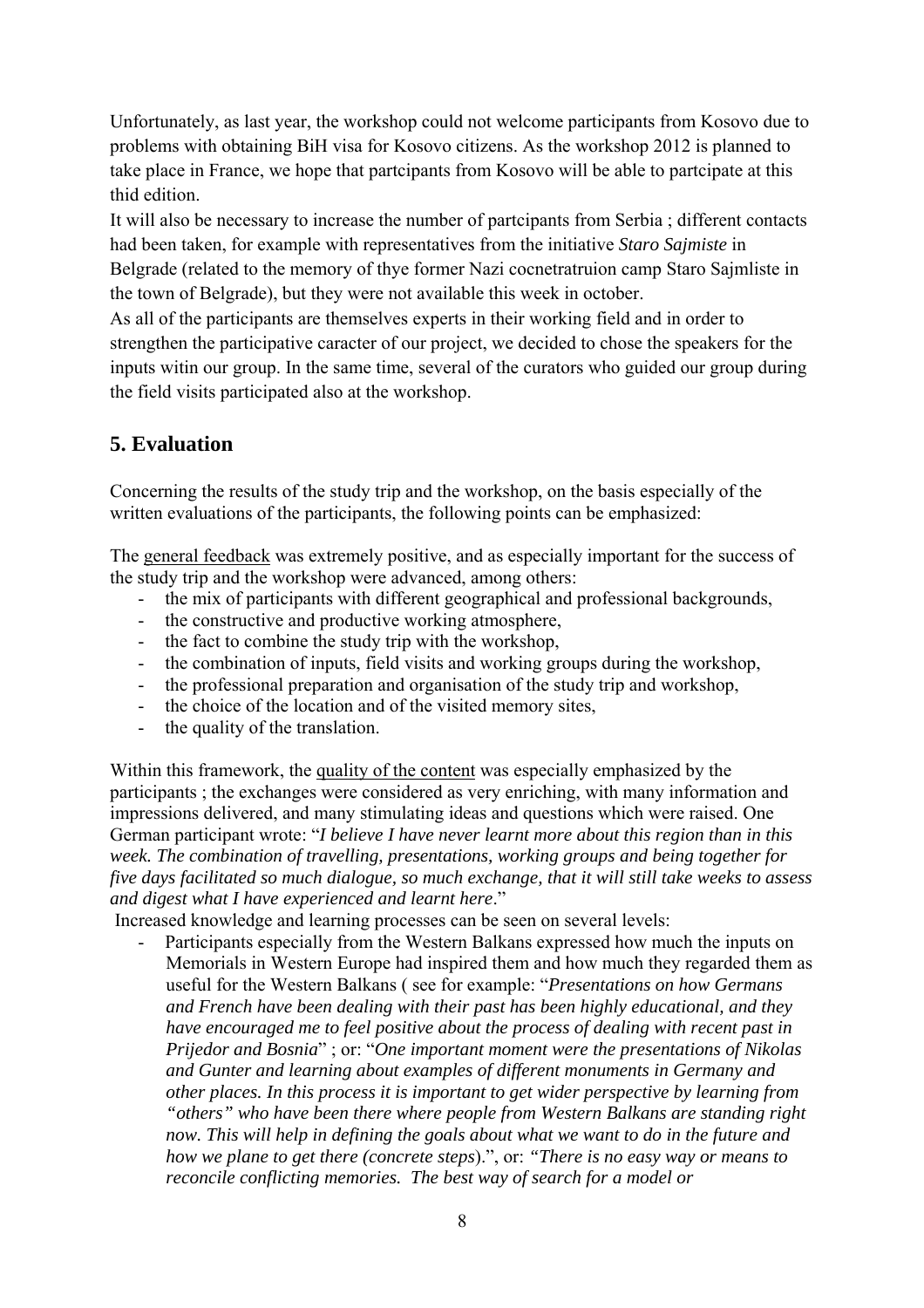*memorialisation policy is through discussion input, and exchange of experience with people coming from other places or countries that also have suffered. Only that can give us another perspective and make us think out of boxes."*

- The participants, not only from Western Europe, stretched how much they have learned during the study trip about the situation in Vukovar and Jasenovac/Donja Gradina, and also on the especially difficult and complex situation in Prijedor (see for example: "*I got a concrete insight in the complex situation of the conflicting memories related to WWII and the wars in the 1990s in the Croat, Serb and Bosnian society. I knew many about this in a theoretical way before, the fact to be there, to see with my own eyes, to be directly confronted with the realities was tremendously important in order to launch a long-lasting process of reflection*.")
- The participants in general also stretched how the visits, the presentations, and the working groups had given them new ideas about dealing with memory sites and also how this had influenced their perception of memorials and monuments and also encouraged them for their work related to dealing with the past and reconciliation (see for example: "*It was fantastic. I will never again look at the monuments and memorials like I used to*" ; "*This workshop discussed the topic how to present conflicting memories and historic interpretations in the way that does not reproduce nationalism, but stimulates communication; constructive comparison aimed at understanding and not disrespecting others*" ; *"The most interesting moment for me was to see warm private relations between individuals from Prijedor associations, sometimes opposing narratives presented by conflicting sides of BiH war. There we could see that reconciliation is definitely possible through dialogue of different parties*" ; "*I understood the relevance of the work I am involved in and its sensitivity, and I also recognized mistakes I used to make in my previous work*."
- The presence of participants from Western Europe also helped to facilitate the dialogue between participants of the Western Balkans (see for example: "*I realized during this workshop that we – the non-Balkan participants – serve in this setting as a catalyst for exchange. It's not our experience and approach towards dealing with the past in our contexts, but it's our presence here in this context, our questions and empathy that are needed*"; "*Through the international composition of the group it apparently became possible to speak about the problems which exist/existed on the field. That surprised me a lot and I was very glad about that*")

Many participants also stretched the need and the will to continue this kind of work and exchange. The dealing with difficult pasts is seen as a long-term process with no easy answers, which needs long-term approaches and exchange. And this kind of work can help to improve and strengthen the capacities of all those who are active in this field, and to develop larger awareness for the existing problems and challenges (see for example: "*The general conclusion is that reconciliation though memorialization takes time and that it is a long-term process is to listen to and hear the needs of all sides and all actors in the process. In the end, the process itself might be more important and more beneficial for establishing peace and reconciliation than the memorial/monument itself*." ; "*It is important to pursue these contacts and I am sure they could bring us a lot in our work on peace-building and cultured demobilization*" ; "*The project needs to be continued and this group of participants should be given a chance to see other memorials and memory sites in EU*" ; "*One conclusion: Dealing with memory is striving for humanity! This will not and does not work without education, meaning the ability to communicate, to reflect, to know and to question. This network can help to foster these abilities in its members. Through each of us, it will ultimately have an impact on the communities, maybe even the societies which each of us are part of*.") Many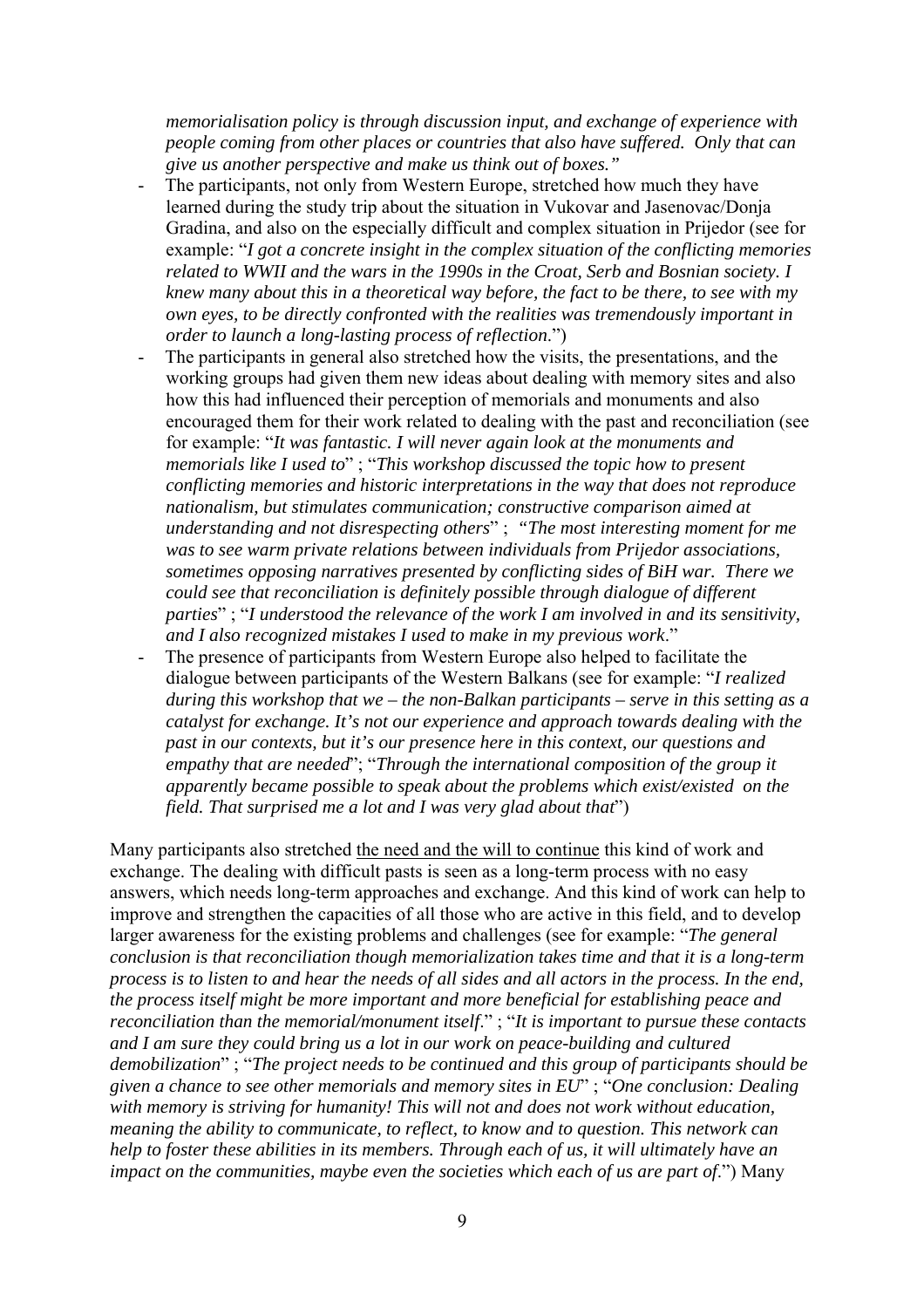participants also stretched their will to continue to be part of this project and to participate in different ways in its further development.

Within the general positive feedback, some participants also mentioned some weaknesses which should be improved in the future: Several persons would have wished more time to exchange and reflect about the different field visits and also to have an opportunity to make an evaluation of the study trip before the start of the workshop. Concerning one working groups, some would have wished a more structured and out-come-oriented approach. It was also raised that sometimes the Serbian narrative was missing (for example in Vukovar) and that more representatives from Serb organizations should participate. Two persons regretted the missing media promotion within Prijedor itself.

We have organized an active media coverage for our project, especially through press declarations and interviews in several media in Bosnia and Herzegovina, which were communicated through national newspapers, information websites and radio stations (see separate document with the press clipping). Unfortunately, in Prijedor itself, due to a communication misunderstanding, there has been no direct media coverage, but as it is planned to continue our work in Prijedor, we plan for further activities to address this issue and organize a specific media coverage within Prijedor.

#### **6. Future perspectives / Structure of the informal platform**

The 2011 edition of the study trip and workshop can be seen as successful and encourages the team and the group to continue in the proposed direction, with the development of an informal and interactive transeuropan platform of organisations and persons which are active in the field of dealing with the past, with an annual study trip and workshop as central structural element. In order to strengthen the corporate identity of the platform, a group of the participants will elaboreate until the next workshop a mission statement which will define the common basis and the goals of the platform. A first version of the documentary film is planned to be finished in June 2012 and will then help to increase the visibility of the initiative. The team is also currently discussing the possibility to launch a website, which would serve to inform the public about the activities which the platform and its organizations are undertaking, and perhaps also about a wider number of activities carried out in this field as well as findings of some research projects relevant to the topic. The team also aims to stronger connect our project with other networks and initiatives which promote a constructive dealing with the past in the Western Balkans and in Europe.

In fall 2012, it is planned to organize the third edition of the workshop in Oradour / Limoges, with a prior study trip including visits of the Historial of the Great War in Péronne and of the Memorial de la Shoah in Paris. To organize a study trip just before the workshop has proved highly positive and this combination will therefore be maintained. On the basis of the evaluations of 2011, the team will also have to see how certain aspects of the program can be improved, for example by integrating a specific evaluation of the study trip at the beginning of the workshop. For 2013, the proposal has already been made to organize the annual workshop and study trip in Berlin and at the German-Polish border.

One major question for 2012 will probably be: What can be done in order to encourage and develop common initiatives and activities of different participants *between* the annual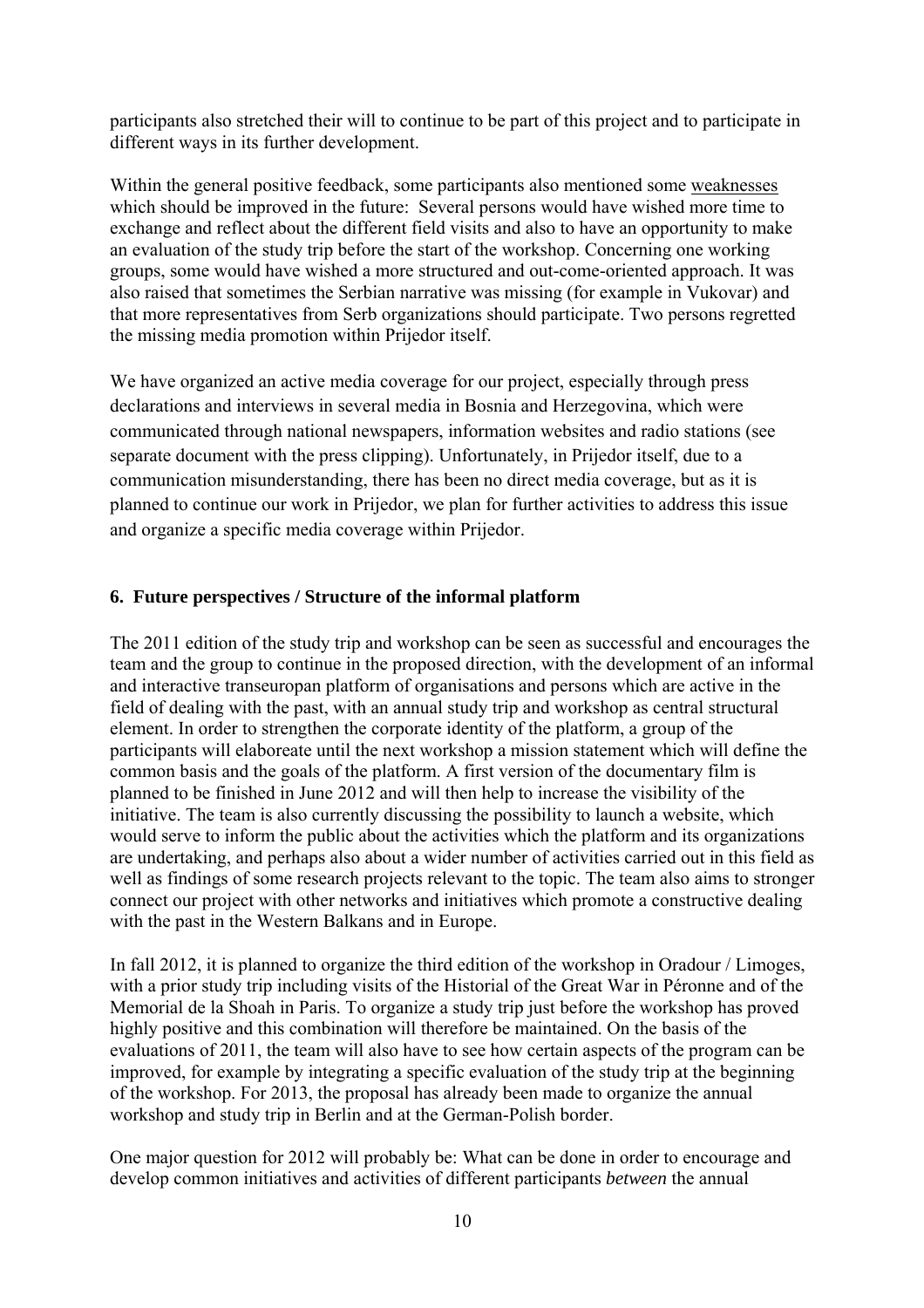meetings? It is easy to announce activities but the challenge is then to find the persons, the time, the energy and the money to really develop such kind of activities. One possible point for the annual meeting 2012 will be to evaluate what has concretely be done since the annual meeting of October 2011, what contacts have been developed between different participants of the platform, what activities have been realized, what has not been realized and why, and also to introduce a more specific moment in the workshop where the participants can work very concretely on possible joint activities.

That our annual meetings are not only places of exchange, discovering and learning, but also of networking can already been seen through some examples three months after the workshop in Prijedor in October 2011. Several of the institutions and persons which participated at the workshop are so currently working on joined activities: the French-German Youth Office, the Max-Mannheimer-Zentrum Dachau, the DRJS Limoges, the YIHR Serbia and LDA Osijek will organize together a French-German-Serb-Croat exchange program for students on war crime trials in 2012/13; the French-German Youth Office, the Max-Mannheimer-Zentrum Dachau and the Historial of the Great War organized together in February in Skopje a French-German-Macedonian workshop on monuments, where also Gunter Schlusche from the Berlin Wall Foundation participated ; Muhizin Omerovic from Srebrenica has been invited by Carine Leveque form ONAC to participate at a conference in France in 2012 ; Documenta from Zagreb and the Institut für Angewandte Geschichte of Frankfurt/Oder are organizing together in Zagreb in March 2012 a school on commemorative cultures; and several of the Western Europe participants are currently working with their colleagues from Prijedor, as follow-up of one of the working groups of the October workshop, on the question what could concretely be done to improve contact and dialogue possibilities on memory issues between Bosniak and Serb stakeholders in Prijedor.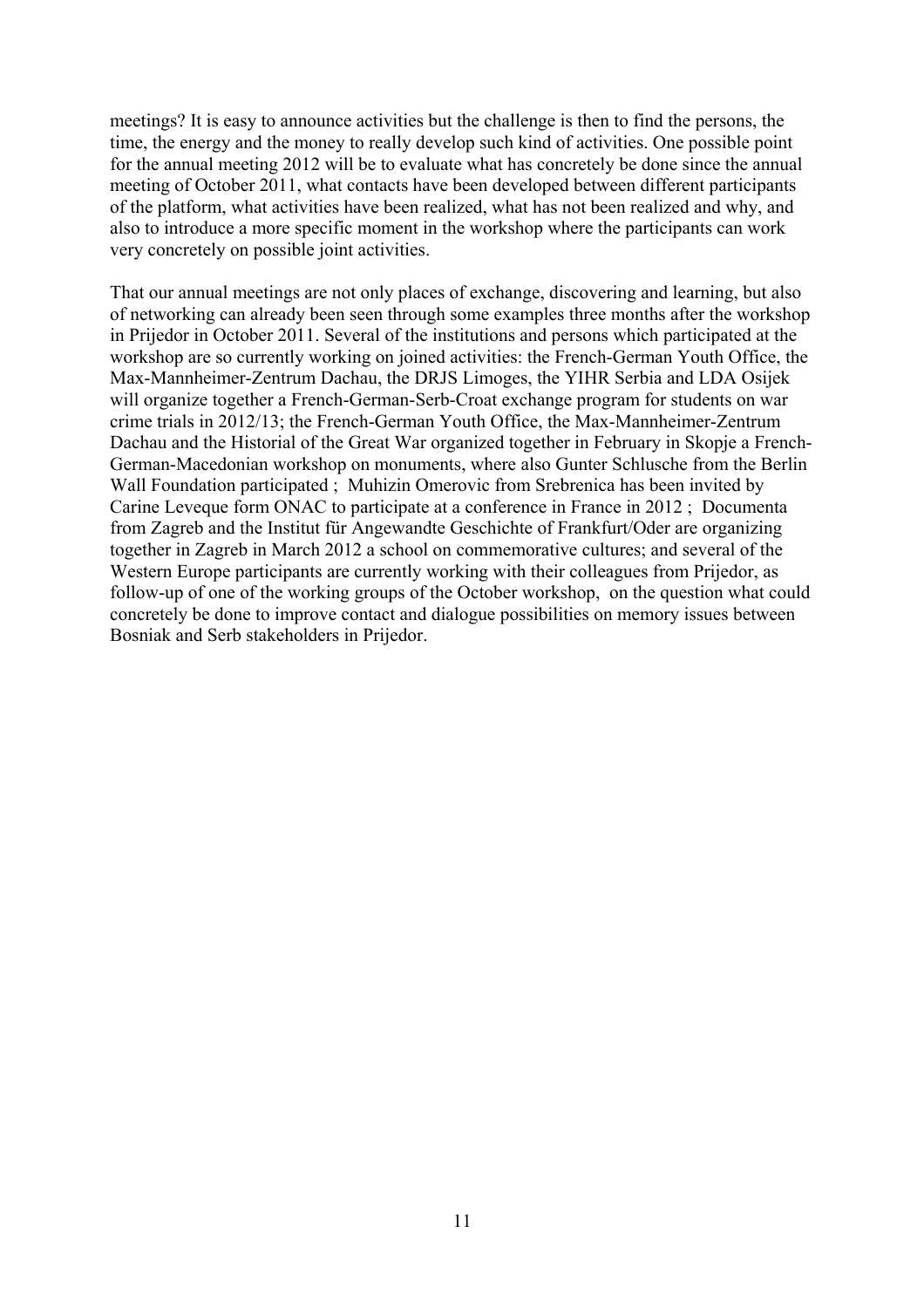## **Program Study Trip and Workshop 2011**

Study Trip:

#### **Monday, October 17:**

12.00 Departure from Zagreb by bus to Jasenovac / for participants from Prijedor: departure from Prijedor to Jasenovac

13.30: Lunch in restaurant "Kod ribiča" in Jasenovac

14.15 Visit of the Jasenovac Memorial, with Đorđe Mihovilović, historian and Jasenovac Memorial curator

16.00 Travelling to Donja Gradina / BiH

16.30 Visit of the Memorial Zone Donja Gradina (BiH), with Dejan Motl, historian and

Donja Gradina memorial curator

18.15: Travelling to Prijedor

20.00: Dinner in hotel "Monument"

#### **Tuesday, October 18:**

8.00 - 11.30 Travelling by bus to Vukovar

12, 00 Lunch at Konoba Megaron

Visit of memory sites in Vukovar, with Kristina Babić (ALD Osijek):

13, 00 Visit to the Museum in Vukovar Hospital

14, 00: Visit to the Memorial Center Ovčara, to the Ovčara mass grave site and to the Memorial Graveyard in Vukovar

15, 30 Visit to the Memorial Museum of the Ministry Defense of the Republic of Croatia (ex-Army House)

16, 30 Visit to the new Memorial site on Trpinjska cesta (Tank-graveyard)

17, 30 Evaluation in the European House in Vukovar

18,30 Dinner

19.00 Travel back to Prijedor

Workshop:

**Tuesday, October 18:** Arrival in Prijedor of the participants who didn't take part in the study visit

#### **Wednesday, October 19:**

09.00-09.30 Welcome and presentation of the workshop program and the general project 09.30 - 10.30 Presentations of participants in changing small groups

10.30 - 11.00 Coffee break

11.00 – 12.30: "Form and functions of memory sites in Europe from 1945 to today": Introductory speech by Günther Schlusche (Berlin Wall Foundation, formerly Holocaust Memorial in Berlin), followed by discussion

12.45-14.15: Lunch break

14.15 - 15.30 "Prijedor from 1992 to today and current memory issues related to the war 1992-1995": Introduction by Edin Ramulic (Izvor), followed by discussion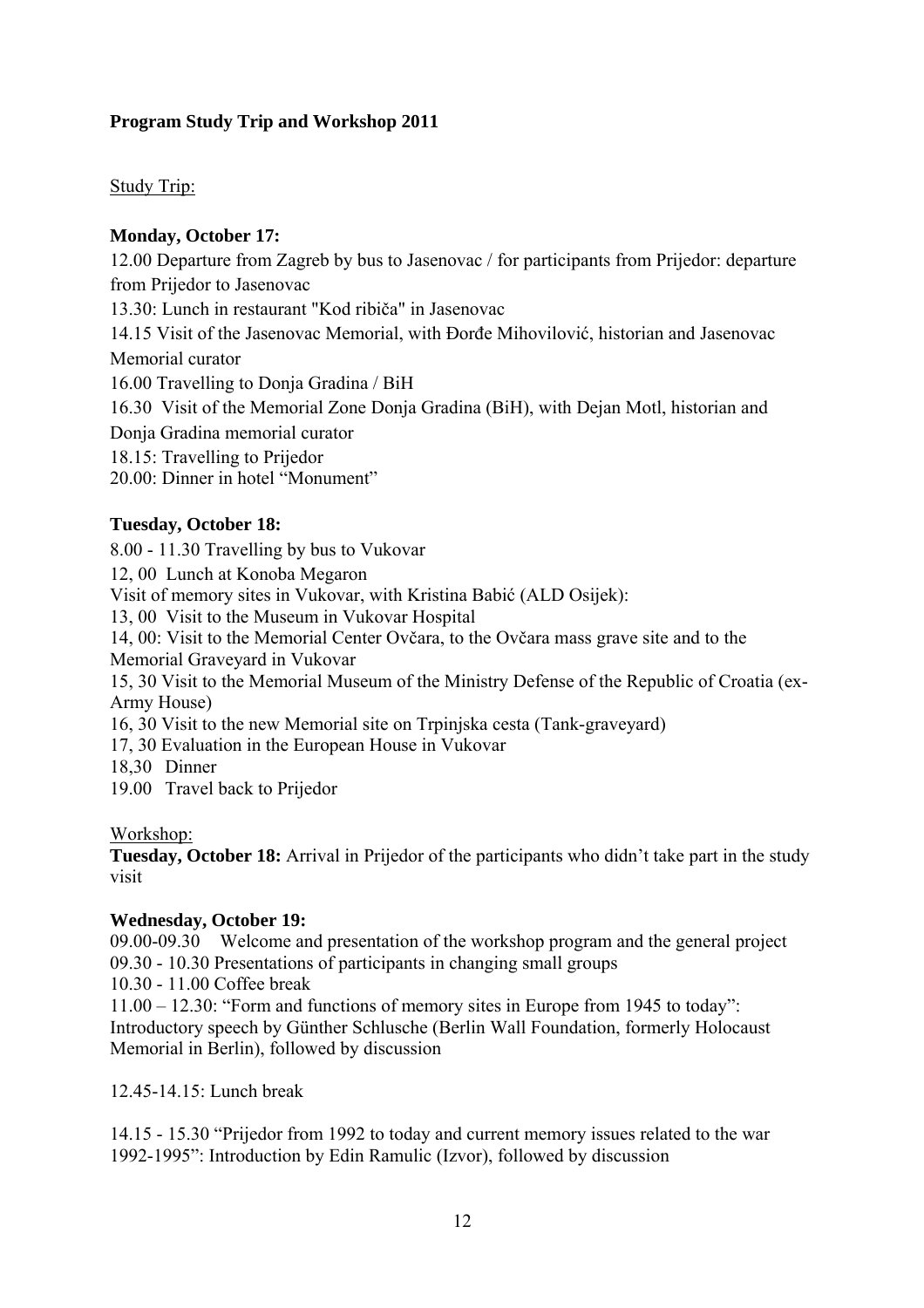15.30 - 17.00 Field exploration 1: discovering the Mrakovica Memorial built in 1972 to commemorate the battle of Kozara from 1942

17.00 - 17.15 Coffee break

17.15-18.30 "Should and can memory sites bring together conflicting memories?" Introduction by Nicolas Moll (Centre André Malraux), followed by discussion

18.45-20.15 Dinner break

20.15 Informal market place - exchange of informational material of the participating NGOs and memorials

#### **Thursday, October 20:**

9.00-12.00: work in three parallel groups on the topics:

- a. the conservation and design of memory sites,
- b. the educational and pedagogical approaches toward memory sites, especially involving young generations
- c. reaching the broader public –especially young generations and sensitizing them to dealing with the past issues concerning memory sites.

Inputs, experience sharing and defining common challenges

12.15-13.45 Lunch break

13.45-18.30: Field exploration 2: visits to the sites of the former camps Omarska, Trnopolje, Keraterm, and Monuments related to the War 1992-1995 in Prijedor Centar and Kozarac. 19.00-20.00: Dinner *Evening: To be determined together* 

#### **Friday, October 21:**

9.00-10.00: Discussion with Marko Pavic, mayor of Prijedor, about memory sites in Prijedor (to be confirmed)

10.00-10.15: Coffee break

10.15-12.30: Second session of work in parallel topic groups, to elaborate the conclusions and concrete proposals

12.45-14.30: Lunch break

14.30 - 15.45 Presentation of conclusions/proposals from the three topic groups and discussion

15.45-16.00 Coffee break

16.00-17.00 Presentation and discussion of the text for an informal transeuropean platform of initiatives on dealing with difficult pasts

17.00-18.30 Evaluation of the second workshop and of the preceding study trip, conclusions and perspectives

19.00-20.00: Farewell dinner

**Saturday, October 22:** Departure of the participants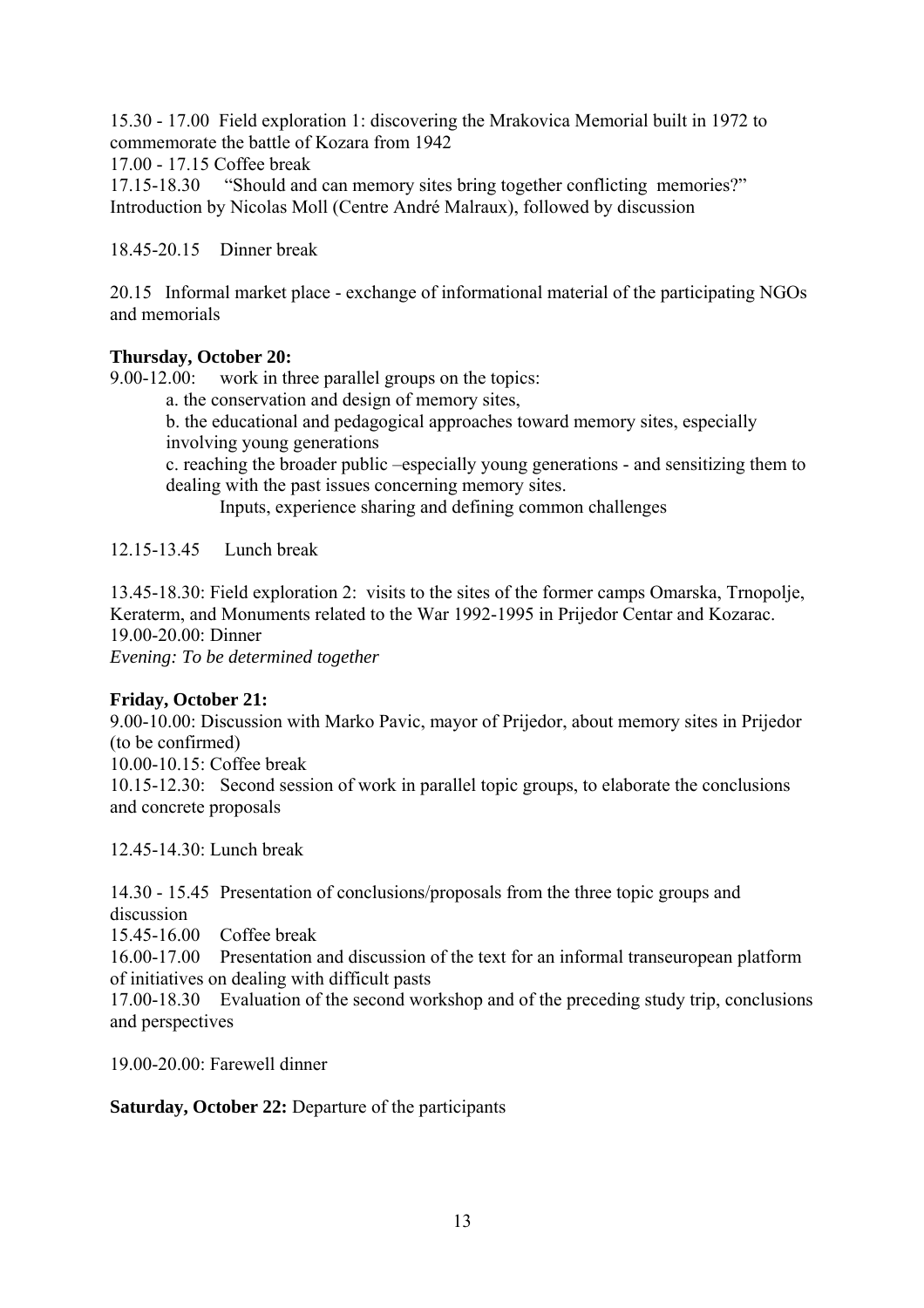## **Participants study trip and workshop Prijedor, October 2011:**

Kristina Babić External associate *Agency for local democracy* Osijek (Croatia) Tamara Banjeglav, Program Coordinator *Documenta - Centar for dealing with the past*, Zagreb (Croatia) Ervin Blažević, President *Optimisti2004*, Kozarac (Bosnia and Herzegovina) Griet Brosens in charge for educational remembrance-projects *Belgium Nationals Institute for War veterans* (Belgium) Cazim Dervišević, documentary film maker, Sarajevo (BiH) Đurđa Đukić,project assistant *YIHR Serbia* (Serbia) Amir Đuliman, interpreter, Sarajevo (BiH) Lucija Đuras, General Secretary *Hrvatski Dom* (BiH) Mirsad Duratović, President *Prijedor 92* (BiH) Dr. Simone Erpel, historian and curator of historical exhibitions, Berlin (Germany) Alain Guéraud, Department for International Exchange, *DRJSCS Limousin*, Limoges (France) Frederick Hadley, second curator *Historial of the Great War Péronne* (France) Elma Hasimbegović, Curator *Historical Museum of BiH*, Sarajevo (Bosnia and Herzegovina) Nedžad Horozović, Team member *Centar for Nonviolent Action*, Sarajevo (BiH) Darko *Ka*račić*,* Researcher, *Central European University Budapest* (Hungary) Zdravka Karlica, President *Prijedor/Municipal organisation of families of imprisoned and killed soldiers and missing civilians* (BiH) Carine Levêque, Coordinator memory and communication *National Office for war veterans and victims* (ONAC), Limoges (France) Lejla Mamut, Human Rights coordinator for *Track Impunity Always* (TRIAL), Sarajevo (Bosnia and Herzegovina) Mirela Marošlić, *Mir Sada* Tuzla (BiH) Alma Mašić, Director of the *Youth Initiative for Human Rights*, Sarajevo (Bosnia and Herzegovina) Jovana Mihajlović Trbovc, Researcher *Peace Institute* Ljubljana (Slovenia) Đorđe Mihovilović, Exhibition curator *Memorial Site Jasenovac*, Jasenovac (Croatia) Sven Milekić, War crimes and war crime procesing researcher *YIHR Croatia* (Croatia) Dr. Nicolas Moll, Deputy Director / consultant *Centre André Malraux*, Sarajevo (Bosnia and Herzegovina) Francesco Mongera, Volunteer *Agency for local democracy Prijedor* (BiH) Dejan Motl, Curator *Memorial Site Donja Gradina* (BiH) Frank Morawietz, Special coordinator for the activities of OFAJ in SEE, in the *French-German Youth Office* (OFAJ), Berlin (Germany) Sudbin Musić, General Secretary *Prijedor 92* (BiH) Jacqueline Niesser, Researcher, *NGO Transfuse*, Berlin (Germany) Muhizin Omerović, Chief of technical staff *Municipality of Srebrenica*, Srebrenica (Bosnia and Herzegovina) Kemal Pervanic, *Most Mira*, Prijedor (BiH)